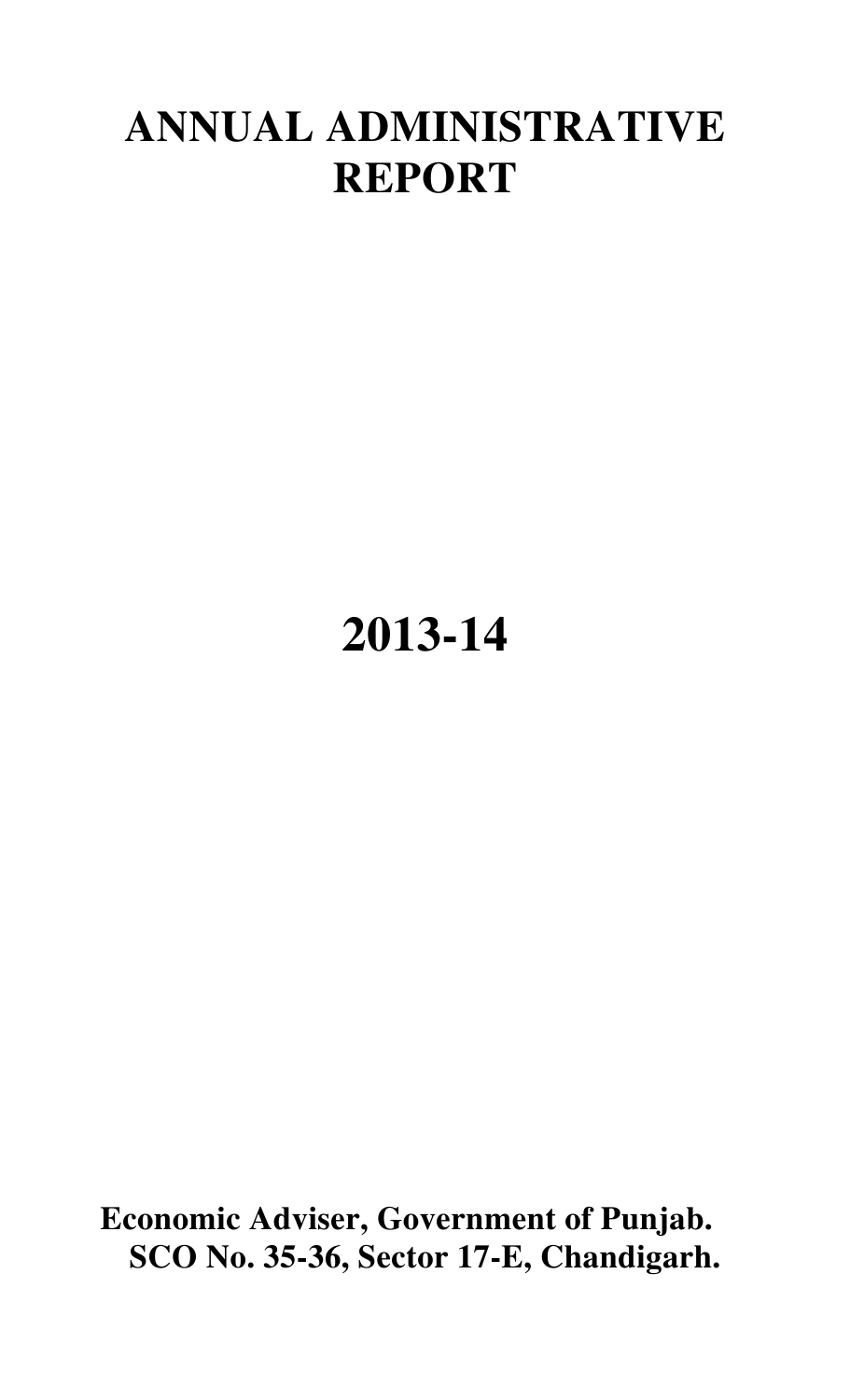### **ANNUAL ADMINISTRATIVE REPORT 2013-14 ECONOMIC AND STATISTICAL ORGANISATION, PUNJAB**

 Economic and Statistical Organisation acts as the data bank and caters to the statistical needs of the State as well as Central Government, policy makers & research institutions, experts and scholars engaged in Research & Development. The Organisation collects primary as well as secondary data at the state, district, block and village level. The collected data is compiled, analyzed, interpreted and disseminated through various departmental publications. This Organisation also acts as the nodal agency for statistical activities in the state. Therefore it co-ordinates statistical activities within the State and keeps proper liaison with Central Statistical Organisation, Government of India.

 "Statistical Abstract of Punjab" and "Economic Survey of Punjab" are two well known annual publications of this Organisation which contain comprehensive data-based information on various socio-economic aspects of the State. Both of these publications are Budget documents which are brought out annually and presented in Budget session of the Vidhan Sabha.

 Economic & Statistical Organisation is headed by Economic Adviser who is assisted by Directors, Joint Directors, Deputy Economic and Statistical Advisers, Research Officers and Assistant Research Officers.

 Economic & Statistical Organisation has 14 regular sections. Besides these, 4 more sections i.e. Member of Parliament Local Area Development Scheme (MPLAD), Twenty Point Programme (TPP), Economic Census & India Statistical Strengthening Project (ISSP) are working at the State Head Quarter. One section look after the establishment matters and the remaining sections are engaged in data based & research oriented technical work. The establishment section manages the human resource administration. The Directors, Joint Directors and Deputy Economic and Statistical Advisers provide guidance in day to day research work on matters relating to economic and statistical issues. The Research Officers and Assistant Research Officers are mainly responsible for analysis and interpretation of data whereas collection and compilation work is done by Statistical Assistants and Investigators.

 In each district, District Statistical Office headed by Deputy Economic & Statistical Adviser plays dual role of collection of statistics & implementation of various development plans & programmes. With the introduction of decentralized planning, Deputy Economic and Statistical Adviser is fully involved in the formulation and monitoring of the District plan schemes. District statistical offices are also engaged in sanction/release of funds for a very high profile scheme known as MPLADs under which Rs. 5 crores are allocated annualy to each MP of the State by Government of India. Work of Twenty Point Programme is also reviewed by this department. These schemes are implemented with existing departmental sanctioned staff and no extra staff is available for these schemes and as a result the core Statistical work of department is hampered. Number of activities have increased manifold with the receipt of FC-XIII grant of Rs. 20 crores for Punjab (Rs. one crore for each district).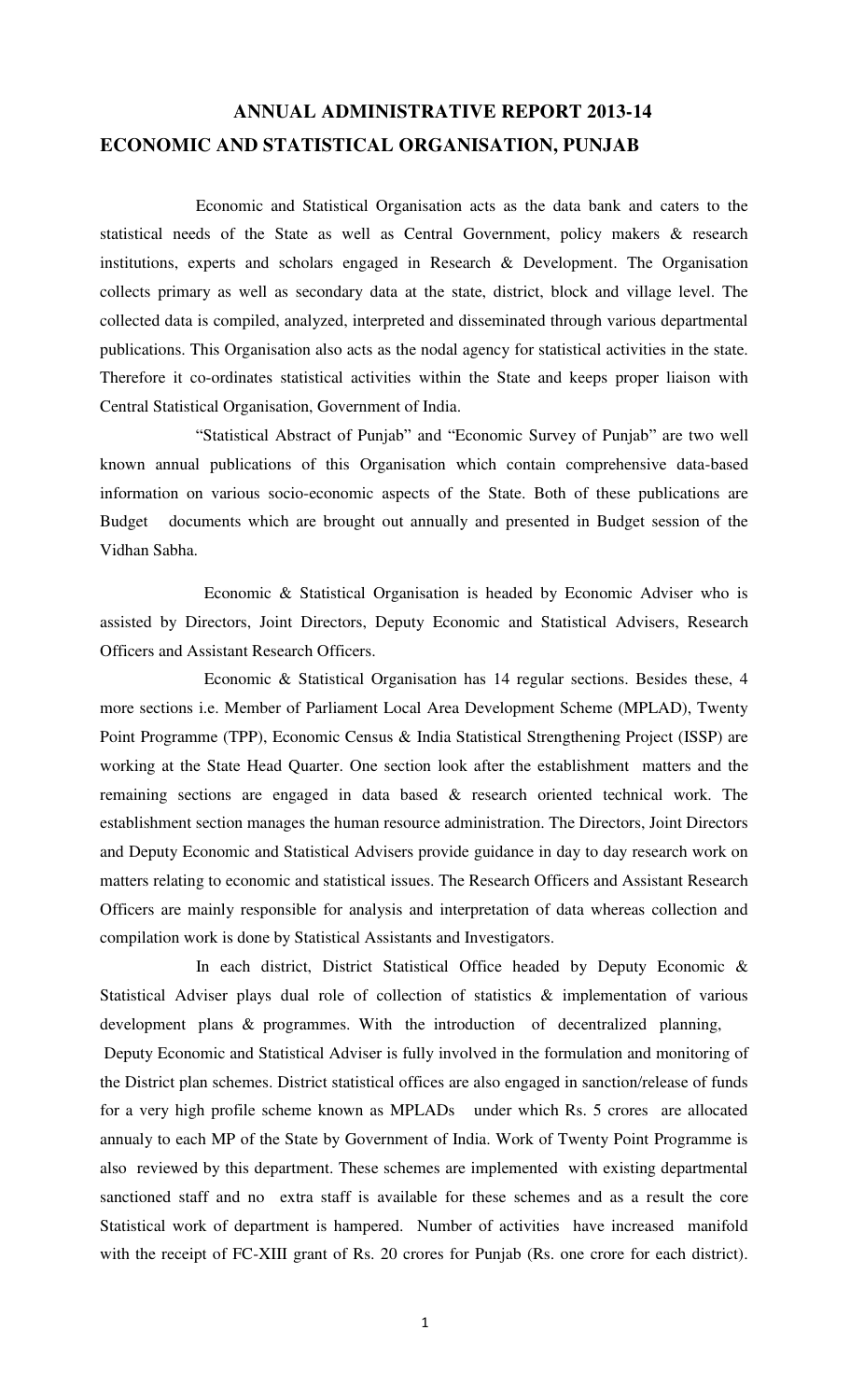The list of reports prepared during the year and postwise staff position of Organisation is enclosed at the end of the report.

### **The activities and the assignments completed by each section/unit during 2013-14 are given below:-**

#### **I. STATE INCOME**

 This Section prepares estimates of State Domestic Product (SDP) both at current and at constant (2004-2005) prices for all the 15 sectors of the economy along with per capita income. District-wise sectoral estimates of SDP both at current and constant prices for each year are also prepared. Quick estimates of SDP based on production targets of Agriculture, Livestock, Forestry and Fishing sectors and past trend in respect of other sectors are prepared annually with a time lag of one year. Sector wise growth rates of SDP for different periods are prepared to study the trend of economy. In addition to it, notes on economic situation in the state and comparative position of the state vis-à-vis other states with respect to State Domestic Product are prepared for the use of State Government. Beside this section is working under 13<sup>th</sup> Finance Commission milestone regarding collection of farm activity data.

- 1. Estimates of GSDP and NSDP at current and constant prices (2004-05) for the year 2011-12 were prepared for 15 sectors of the Economy. Quick and Advance estimates of GSDP and NSDP were prepared for the year 2012-13 and 2013-14.
- 2. District-wise estimates of gross and net income were prepared for the year 2010-11 at current and constant (2004-05) prices.
- 3. A report on State Domestic Product of Punjab Back Series 1970-71 to 2003-04 has prepared.
- 4. (i) A report on major crops regarding collection of data on area, production and price has been prepared under  $13<sup>th</sup>$  Finance Commission. (ii) Insual work for conducting cost of cultivation study for major crops has been started.
- 5. Information regarding economic situation and growth rates was prepared for inclusion in the budget speech of Finance Minister, Punjab and for Governor's address in Budget Session of Punjab Legislative Assembly.
- 6. Information regarding Livestock sector, data regarding production and prices for Fishery, Mining and Forestry sectors, data regarding production prices and area under agriculture and Horticulture crops for the year 2011-12, number of tractors and diesel engines in Punjab was sent to Central Statistical Organisation, Govt. of India, New Delhi.
- 7. Relevant Statements relating to sector wise State Income estimates, Growth Rate and per capita Income of Punjab were prepared for inclusion in the Statistical Abstract of Punjab 2013, Economic Survey of Punjab 2013-14 and Annual Plan 2014-15.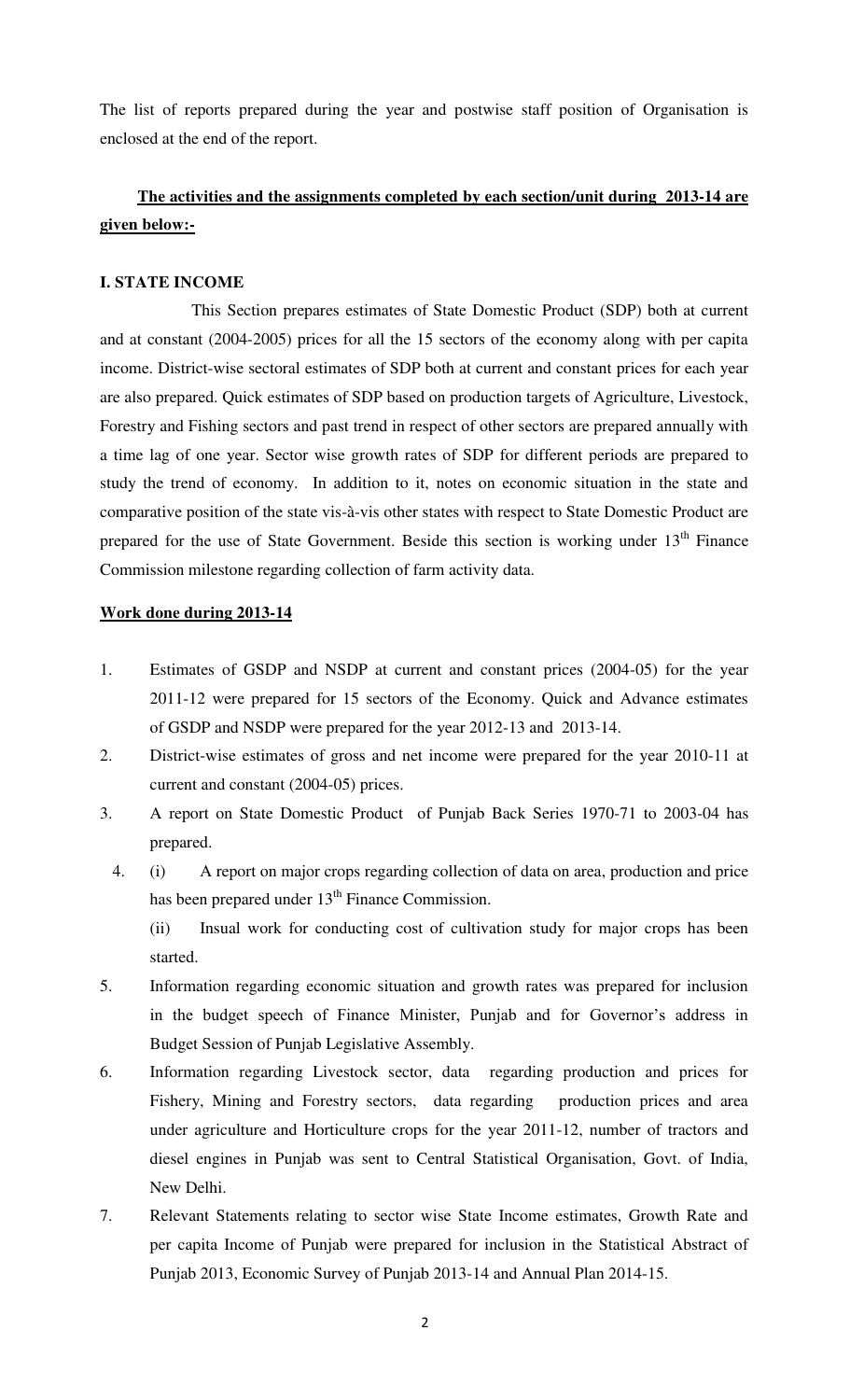8. Three workshops were attended as below ;

i) International workshop on Green National Accounting for India at New Delhi from 05-04-2013 to 06-04-2013.

ii) Comparison of State Income Estimates at New Delhi from 22-04-2013 to 26-04-2013.

iii) Regional workshop regarding State Domestic Product conducted by C.S.O Govt. of India at Dharmshala from 02-12-2013 to 06-12-2013 .

9. Data regarding State Income Estimates in the prescribed Performas was sent to Finance Department, Punjab.

#### **II. CAPITAL FORMATION**

 This section prepares estimates of Gross State Domestic Capital Formation for all the 13 sectors of the economy at current as well as at constant (2004-05) prices both for public and private sectors. These estimates were compiled asset wise, institution wise and industry wise for the state as a whole.

#### **Work done during 2013-14:-**

- 1. Estimates of Gross State Domestic Capital Formation for the year 2004-05 to 2011-12 at current and constant prices at new base year 2004-05 were prepared.
- 2. Four tables relating to the estimates of Gross State Domestic Capital Formation were prepared for state statistical Abstract 2013
- 3. Critical indicators for the year 2010-11 were prepared and sent to Field operation Section.

#### **III. PUBLIC FINANCE**

 This section undertakes economic analysis of State Government budget and budgets of Municipal Corporations/Councils and Nagar Panchayats. Macro economic data regarding public finance is maintained and supplied for various uses.

- 1. Economic & Functional Classification of Municipal Budget which is useful to study the impact of the budgetary transactions of all the Municipal Corporations in the State was prepared for the year 2011-12 and got approved.
- 2. Publication, " State Finances: A Comparison" which relates to comparative study of revenue receipts and revenue expenditure of all the states in India was prepared for the year 2011-12 and got approved.
- 3. Economic & purpose classification of Punjab Govt. Budget for the year 2012-13 was prepared and got approved.
- 4. Economic Indicators for Punjab vis-à-vis India for the year 2004-05 to 2011-12 were prepared .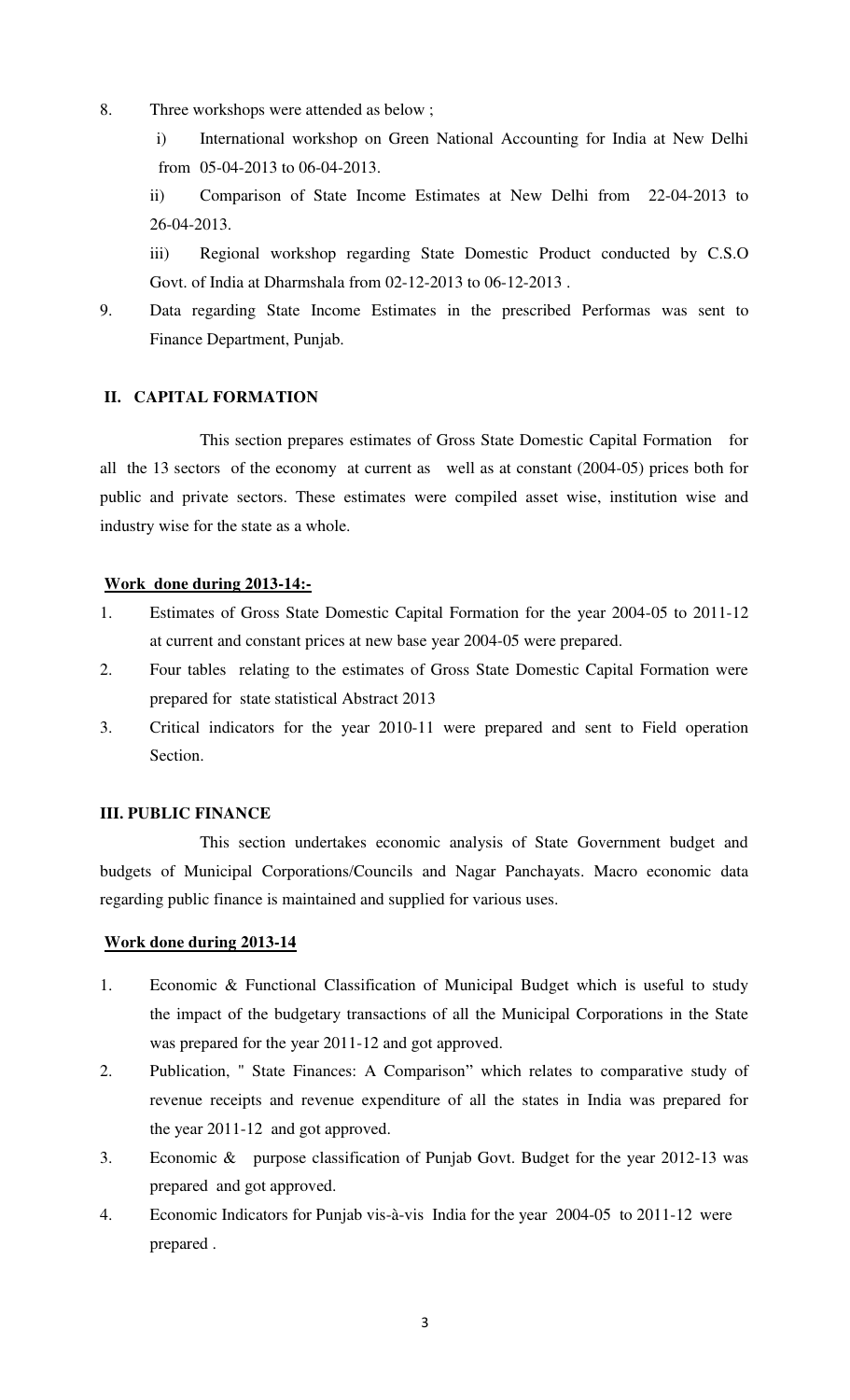#### **IV. INDUSTRIAL STATISTICS**

 Industry section was set up in Economic & Statistical Organization, Punjab in the year 1967-68 to compile the Industrial Statistics. Presently the compilation of Quarterly/Annual Index of Industrial Production (IIP) for selected important item is being done. The revision of base year of Index of Industrial Production from the year 1993-94=100 to 2004-05 =100 has also been undertaken.

#### **Work done during 2013-14**

i) District wise estimates for some key indicators based on ASI summary results for the year 2009-10 which are collected from Ministry of Statistics & Programme Implementation, National Statistical Organization, Central Statistical Office (Industrial Statistical Wing ), Kolkata (Govt. of India) were prepared and sent to concerned branches for its inclusion in the State Statistical Abstract 2012 and Critical Indicators 2011-12.

ii) A chapter on Industry along with 5 tables was prepared for inclusion in Economic Survey 2012-13.

iii) State Level Index of Industrial Production (IIP) is prepared for the year 2012-13 for the selected 115 items and sent to the concerned branches to incorporate in Economic Survey 2012- 13 and Statistical Abstract 2012.

#### **V. COMPILATION**

 Compilation section acts as the data bank in the department. A wide range of data is made available to the State Administrators, Planners and Researchers so as to take important decisions in formulating and implementing the departmental schemes and for undertaking research work in the State. This section prepares Statistical Abstract, Annual Administrative Report and Punjab at a Glance and coordinates statistical activities with Govt. of India and various states.

- 1. "Punjab at a Glance district-wise" for the year 2012 was prepared.
- 2. Information on the achievements of the department during the year was sent to CM office.
- 3. Annual Administrative Report for the year 2011-12 was prepared and got approved from the Council of Ministers Meeting (CMM).Work of Annual Administrative Report for the year 2012-13 remained under progress**.**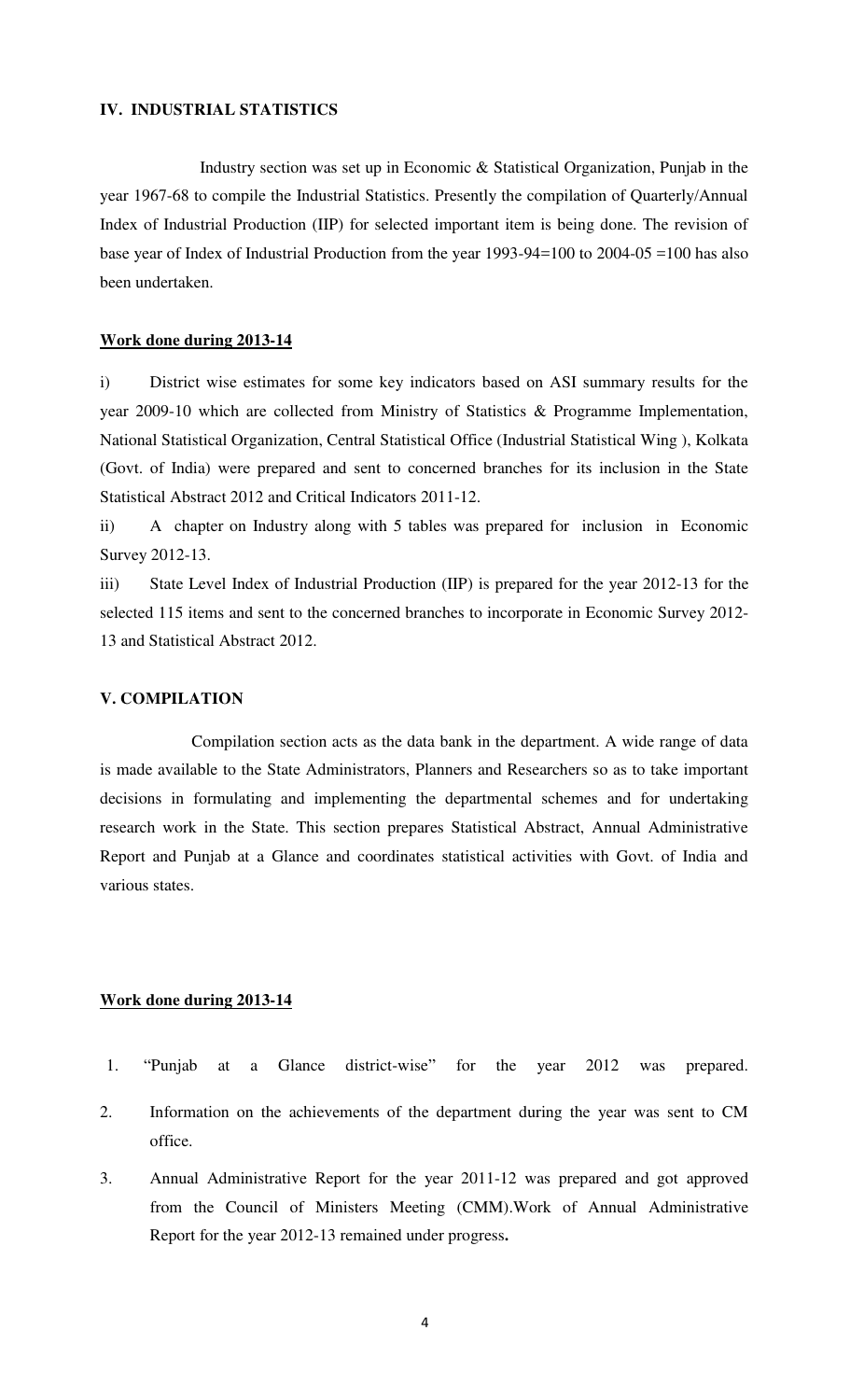- 4. Information for the quarterly Statistical Newsletter for the quarters ending 3/2013, 6/2013, 9/2013 and 12/2013 and half yearly report for the half year ending 6/2013 and 12/2013 with regard to National Advisory Board on Statistics was sent to C.S.O. Govt. of India, New Delhi.
- 5. 21<sup>th</sup> Conference of Centre and State Statistical Organizations on 23-24 January, 2014 at Panaji (Goa) was attended by Economic Adviser. Action taken report of  $20<sup>th</sup>$ Conference was also sent to CSO.
- 6 The work on the publication 'Population Statistics of Punjab' containing data on demographic indicators from 1971 to 2011 census has been start.
- 7. To review the work of Economic & Statistical Organisation, meetings were convened on dated 31-5-2013, 8-8-2013, 21-10-2013, 26-11-2013, 10-12-2013 and 5-2-2014.
- 8. "Statistical Atlas of Punjab 2012" presenting data in maps is being prepared. After collecting data from various sources, maps are got prepared from Punjab Remote Sensing Centre, Ludhiana.
- 9. A state level function was convened on the occasion of National Statistical Day on dated 29 June 2013. On the Occasion Sh. Parminder Singh Dhindsa , Hon'ble Finance & Planning Minister of Punjab released the first edition of the Quarterly Newsletter of ESO.
- 10. ESO Quarterly Newsletter for the quarter ending June 2013, Sep. 2013 and Dec. 2013 was prepared.
- 11. Under Right to Information Act,2005
	- (i) Information of 17 Manuals as on 31-3-2013 was updated.
	- (ii) Annual report regarding the no. of cases received during the year 2013 was prepared and sent to State Information Commission .
	- (iii) RTI cases were dealt with.
- 12. Under the 13<sup>th</sup> Finance Commission, ESO organized a Statistical Training Programme at MGSIPAP, which was attended by three batches of statistical staff of the deptt.

#### **Misc.**

1. This section also handled the work of Co-ordination and various trainings.

#### **VI. PRICES**

 For studying the behavior of prices especially under inflationary pressures, wholesale and retail prices are collected every week. From these prices, monthly price bulletins are prepared. Price Index Numbers for the working class in Punjab are prepared every month for six centres viz. Abohar, Bathinda, Dhariwal, Nangal, Patiala & Phagwara and sent to State Government departments and the concerned Industrial units for providing relief to factory workers for compensating the increase in prices. Data regarding rural retail prices and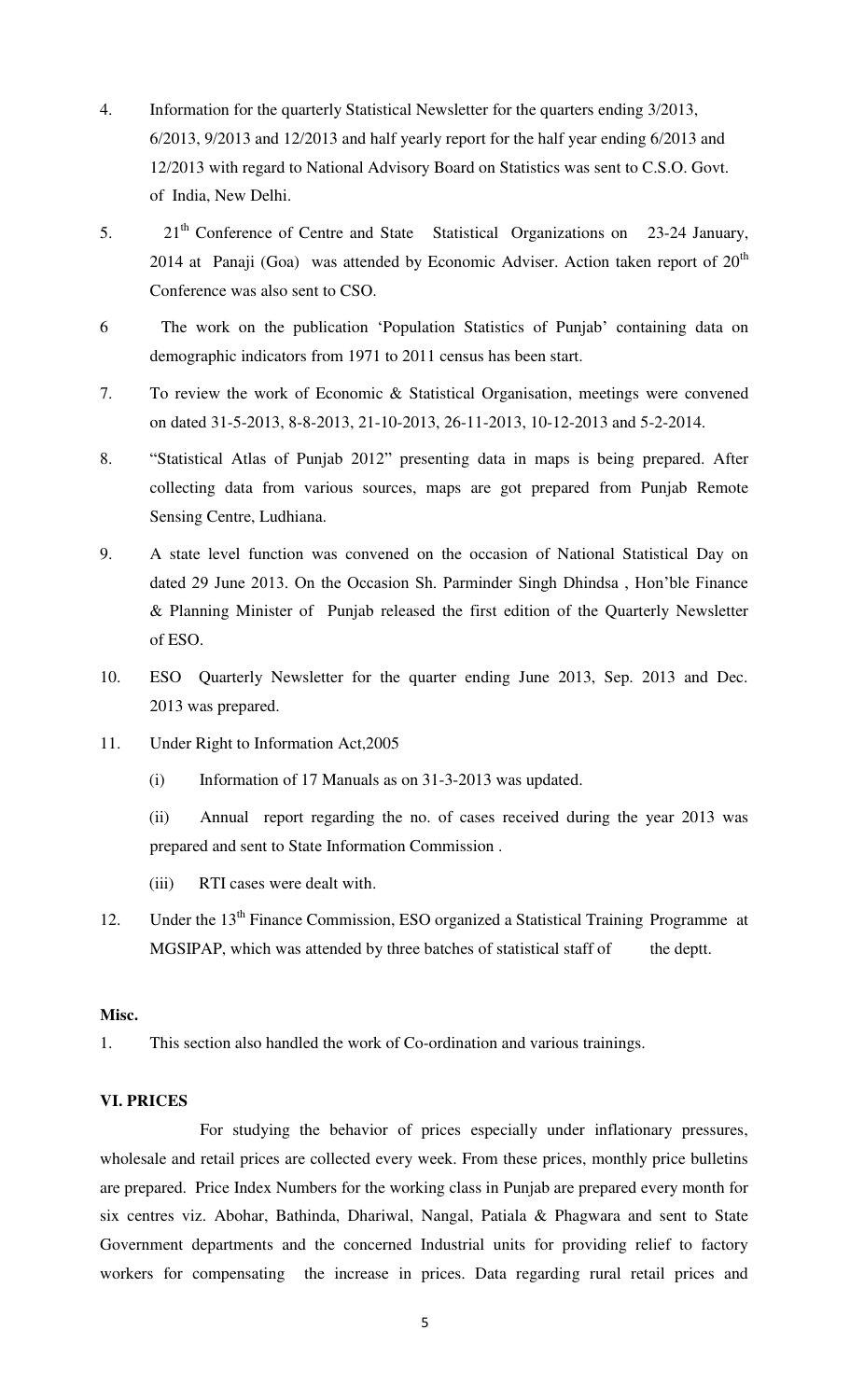agricultural labour wages are collected and circulated for the information of Central and State Government departments every month. The monthly monitoring report for retail & wholesale prices of selected essential commodities is prepared.

#### **Work done during 2013-14**

- 1. Consumer Price Index (Base 1987=100) for the working class for six selected centers was prepared and issued from March,2013 to Februrary,2014.
- 2. Wholesale Price Index for the month of March, 2013 to February,2014 was prepared and released.
- 3. Operationwise/ districtwise statements of Agricultural Labour Wages were prepared for the month of March,2013 to February, 2014 and requisite information supplied to Agriculture Department, Punjab for its onward transmission to GOI .
- 4. Monthly monitoring for retail and wholesale prices of selected essential commodities was prepared for the month of March, 2013 to November, 2013. Statement of weekly retail prices was prepared for December, 2013 to February, 2014.
- 5. Two meetings of Technical Advisory Committee were organized to update the base year of CPI (IW) from  $1987 = 100$  to  $2014 = 100$  and six new centers (Bathinda, Kapurthala, Hoshiarpur, Patiala, Fathegarh Sahib and SAS Nagar) has been selected for this purpose.
- 6. CPI (IW) in Punjab for the month of April December, 2013, and WPI for the month of April - November, 2013 were prepared and placed on deptt's website.
- 7. Districtwise weekly retail prices of 21 essential commodities were prepared for the month of March,2014 and placed on deptt's website.

#### **VII. FIELD OPERATION**

 The Field Operation Section of Economic & Statistical Organisation Punjab was set up with the primary objective of improving the quality of statistics at Village and Block level. This section also collects additional primary data on various important socio-economic aspects at village and block level which is rarely collected by any other agency. With the advent of block/micro level planning, block level statistics have become more important and are in great demand from various government departments and organisations especially for the purpose of decentralized grass root planning.

 Detailed village-wise information is collected and compiled by investigators posted at block level and checked by Statistical Assistants/Assistant Research Officers under the supervision of District Statistical officers at district level. At state level this data is scrutinized & analysed. On the basis of the information collected, Village Directories & Block-at-a-glance were prepared by each district of the state.

 As directed by Planning Commission, Govt. of India, Village Directory of each district of the State have been placed on website since 1998-99. Block-wise indicators of Socio-Economic Development (Rural) are also prepared annually. Similarly Critical Economic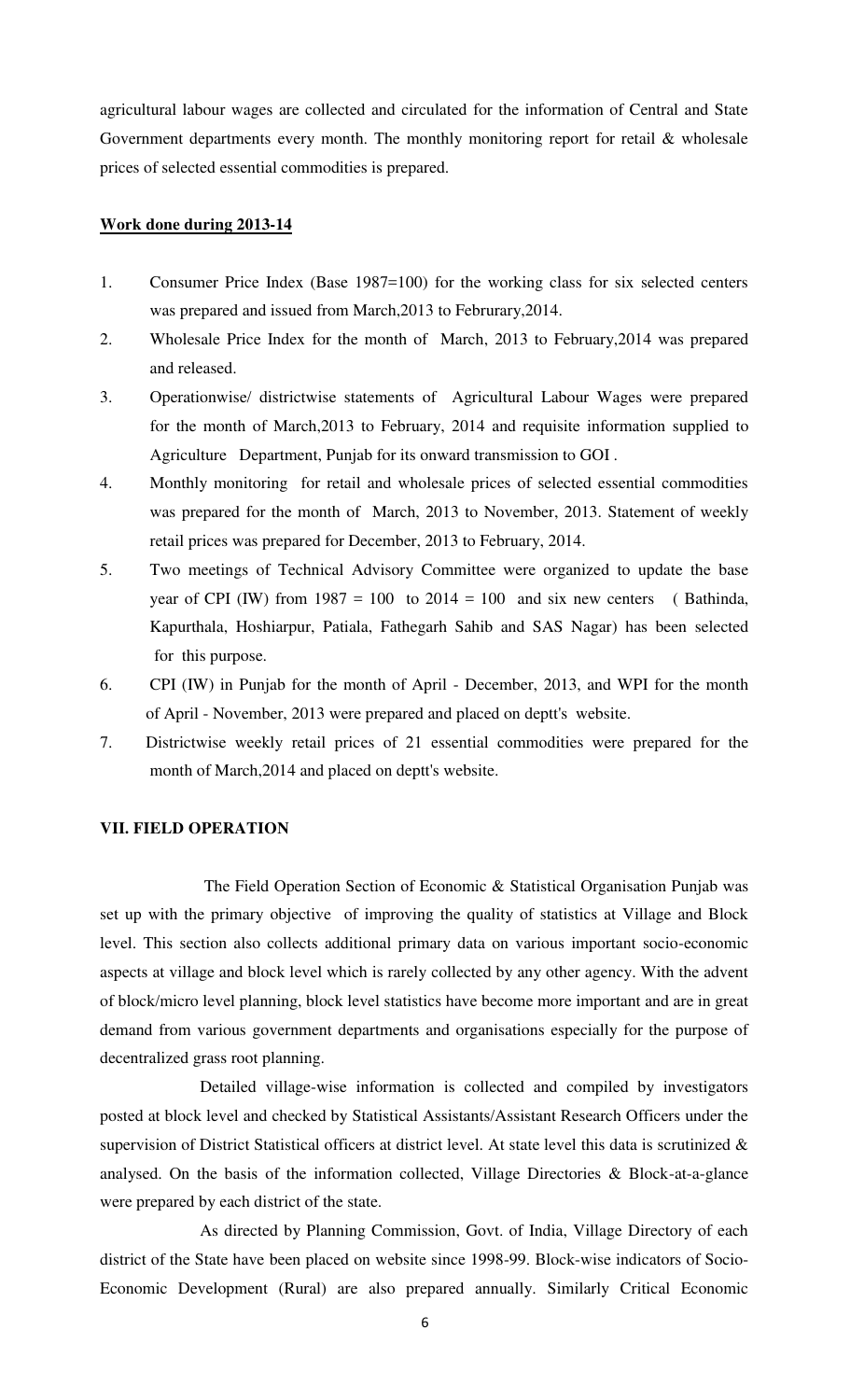Indicators of Punjab v/s India are prepared & placed on website. Besides these various adhoc surveys are conducted by this unit as recommended by the state govt. from time to time.

#### **Work done during 2013-14**

1. i) Village Directories for the year 2010-11 (of remaining 3 districts) were completed and placed on departmental website [www.esopb.gov.in.](http://www.esopb.gov.in/)

ii) Village Directories of all districts for the year 2011- 12 were computerized and its PDF format was prepared for online display on departmental website .

- iii) Village Directories for the year 2012- 13 of 15 districts were computerized.
- 2. Block at a Glance for the year 2011-12 of remaining 18 districts were checked , data

 of all the districts of this publication was placed on departmental website [www.esopb.gov.in.](http://www.esopb.gov.in/) Block at a glance for the year 2012-13 of 15 districts were computerised.

- 3. Critical Economic Indicators of Punjab Vs. India for the year 2010-11 were prepared, computerized and placed on website [www.esopb.gov.in.](http://www.esopb.gov.in/)
- 4. Data for three Chapters of the Economic Survey of Punjab 2013-14 was collected and compiled.
- 5. Data of Development Indicators was collected from all the districts and Table no.11 was prepared for statistical Abstract of Punjab 2013.
- 6. Application of software for village Directory and Block at a Glance prepared by NIC at Head office was started.
- 7. List of Villages of Kandi Area were collected from concerned district (except district Rupnagar) for Notification.
- 8. Assembly Constituency wise list of villages were prepared and sent to Secretary Planning, rechecking of these lists are under progress.

### **VIII. DEMOGRAPHY & HOUSING**

Demography Section prepares following reports.

### **1. Census of Punjab Govt. Employees & Semi- Govt. Employees**.

 This is an annual publication which contains the information regarding Govt. and Semi-Govt. employees in Punjab as on  $31<sup>st</sup>$  March. The Report contains data according to pay rangewise, district-wise, department–wise and sex-wise. The information about number of scheduled castes, backward classes, ex-servicemen, wards of freedom fighters and handicapped employees is also collected.

 Since March, 1993 the information regarding semi- Govt. employees working in Boards, Corporations, Municipalities, Municipal Corporations, Market Committees, Improvement Trusts is also incorporated in this publication. Report regarding Census of Punjab Govt. & Semi Govt. employees as on 31-3-13 was prepared.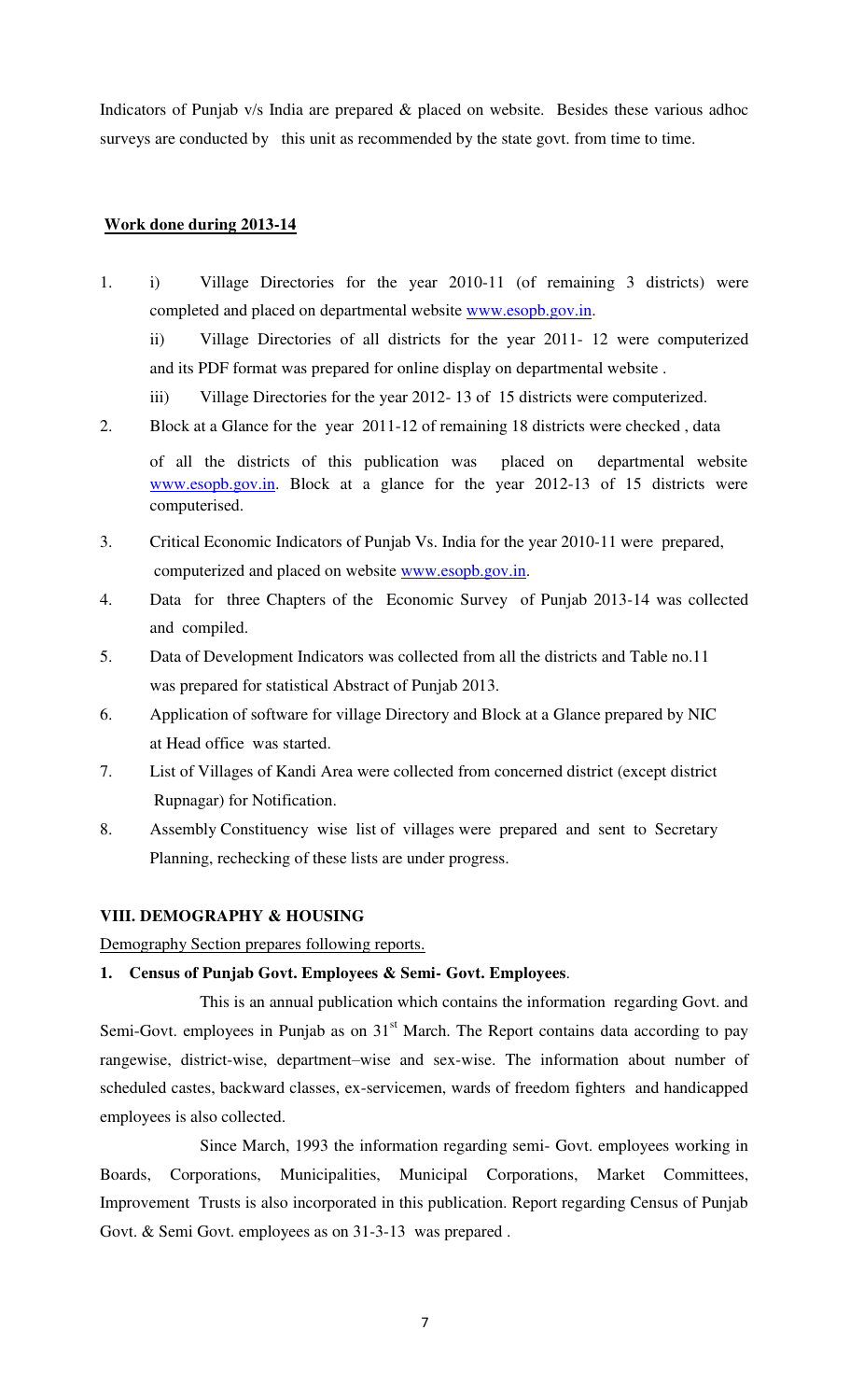#### **2. Municipal Statistics of Punjab:**

 This report is published annually and contains important data of all the Municipal Corporations/ Councils of the State regarding area and population, vital health, education, watersupply, entertainment facilities, hotels, veterinary hospitals, banks, roads, sports facilitie, diesel/ petrol pump & number of gas agencies etc.

- (i) Municipal Year Book 2010-11 was prepared and got approved
- (ii) MYB 2011-12 is being prepared and scrutinized.

#### **3. Building Material Prices and Wages of Labourers**:

(i) Data regarding building material prices and wages of different types of labourers is collected quarterly from all the districts and after compilation sent to National Building Organisation, Govt. of India, New Delhi.

(ii) Building Construction Cost Index is prepared annually & sent to NBO, Govt. of India, New Delhi.

(iii) Information regarding prices of Building Material and Wages of Labour for the Quarter ending 31.3.13, 30.6.13, 30.9.13 and 31.12.13 was prepared and sent to N.B.O. Govt. of India, New Delhi. Building Construction Cost Index (BCCI) for the year 2013 was prepared and sent to NBO, New Delhi. Table No. 32.8 was sent to the compilation section for incorporating in the state statistical Abstract of Pb. 2013.

#### **4. Housing /Building Construction Statistics**

 As per guidelines of Central Govt. Information regarding Private /Public sector housing/building construction is collected from concerned Municipal Committees and State Govt. Undertakings respectively & sent to N.B.O. Govt.of India, New Delhi.

(i) Information regarding construction in housing sector concerned with Punjab Police Housing Corporation, Housefed Punjab, Punjab Housing and Urban Development Authority (PUDA), Punjab Health System Corporation and Public Works department (B&R) was collected and sent to NBO New Delhi through e-mail.

#### **5**. **Basic Statistics for Local Development**

 Basic Statistics for Local Development Survey was conducted in district Roop Nagar as a pilot survey of GOI. The second phase of the field work of the survey was completed . The report has been submitted to CSO (GOI) . The Coordination of this work was undertaken during the year 2013-14 by this section.

#### **6**. **Employment and Un-employment Survey**

 The Employment and Un-employment Survey is being conducted by the Labour Bureau, In Punjab. The work of this survey is being supervised by E.S.O. Punjab. The Coordination work of this survey was undertaken by demography section.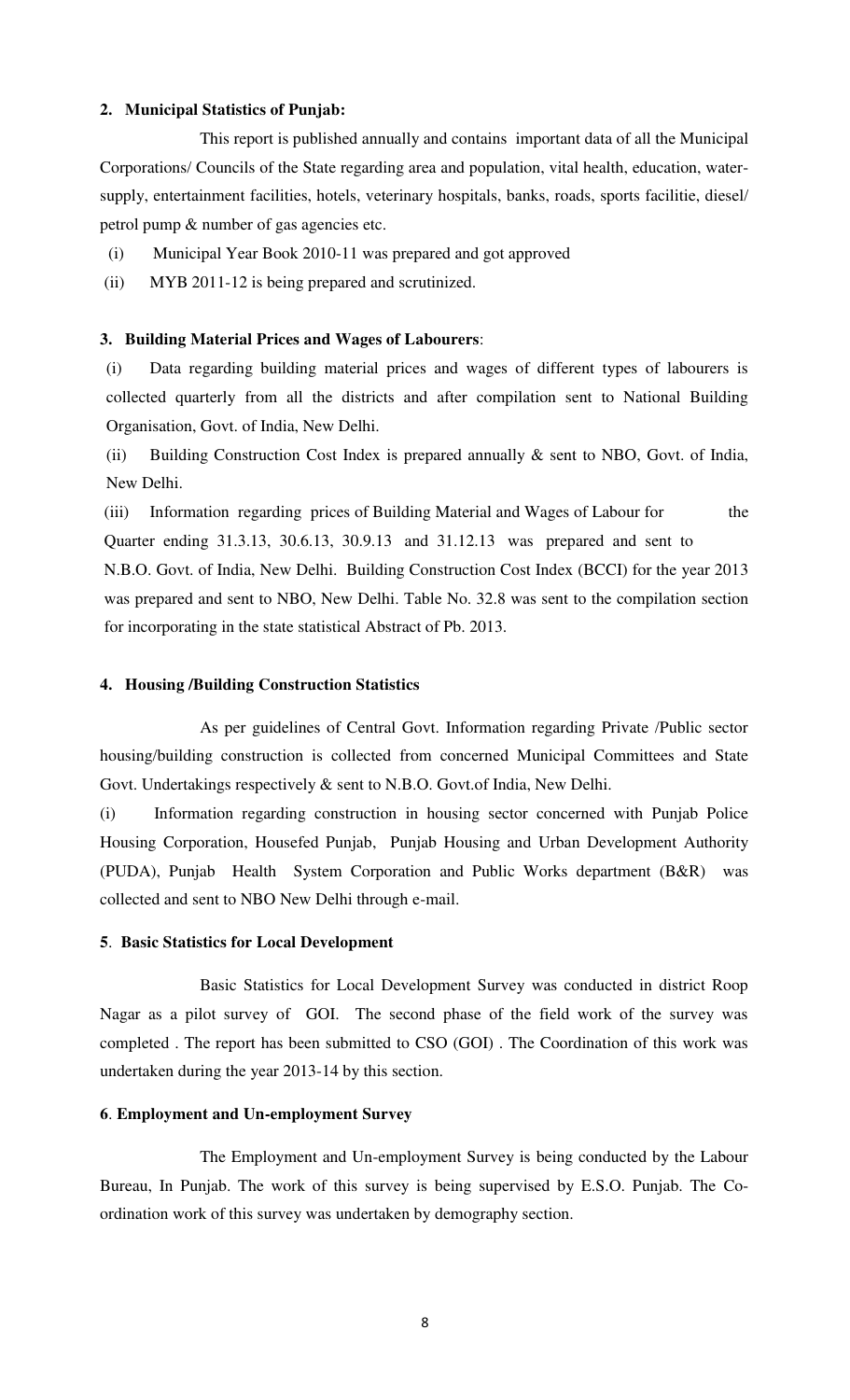#### **IX. IRRIGATION & POWER**

 This section prepares report on Energy Statistics of Punjab which contains district-wise and state-wise information pertaining to various aspects of energy. It contains comprehensive information regarding generation and consumption of electricity, transmission and distribution, Installed capacity of plants, Plant load factors, Connected load, Length of LT, 11KV Lines and HT lines, number of transformers, towns and villages electrified, number of gas connections, number of gobar gas plants, consumption of petrol, high speed diesel, kerosene oil and expenditure on power schemes etc. Comparative figures of other states on different aspects are also given where ever possible.

#### **Work done during 2013-14**

- 1. The report relating to Energy Statistics of Punjab for the year 2009-10 and 2010-11 were got approved.
- 2. 3o Tables for the Energy Statistics 2011-12 were prepared.
- 3. Information received for the year 2012-13 was scrutinized

#### **MISC:-**

- 1. Important information (10 tables) pertaining to Energy chapter for State Statistical Abstract 2013 and 9 tables relating to Economic Survey 2013-14 were prepared.
- 2. Chapter for Economic survey 2013-14 is under preparation.

#### **X. NATIONAL SAMPLE SURVEY**

 The National Sample Survey Organisation (NSSO) was started by Govt. of India in 1950, to collect comprehensive socio-economic data to meet the statistical needs of Central and State Govts., Planning Commission and other important Organisations. The National Sample Survey (NSS) is a large scale survey conducted at National level by Govt. of India in the form of successive rounds, each round covering topics of current interest. The State of Punjab joined this scheme on equal matching basis during 14th round in the year 1958-59. The objective of collection of data through NSS scheme is first to obtain exclusive sample results for the State of Punjab for its onward transmission to National Sample Survey organisation (GOI) for pooling of Central and State Sample results and secondly to provide Statistical information to various Government departments as and when required by them.

#### **Work done during 2013-14**

Field work regarding  $70<sup>th</sup>$  round of NSS was started in Jan. 1<sup>st</sup> 2013 and it was completed in Dec.  $31<sup>st</sup>$  2013. During this period, out of allotted 93 samples of  $70<sup>th</sup>$  round for sub round 1<sup>st</sup> the field work of remaining 7 samples ( 2 Rural + 5 Urban ) was completed for 1<sup>st</sup> visit. From 1<sup>st</sup> April 2013 to 31<sup>st</sup> December 2013 for 2<sup>nd</sup> visit of 1<sup>st</sup> sub round of 70<sup>th</sup> round and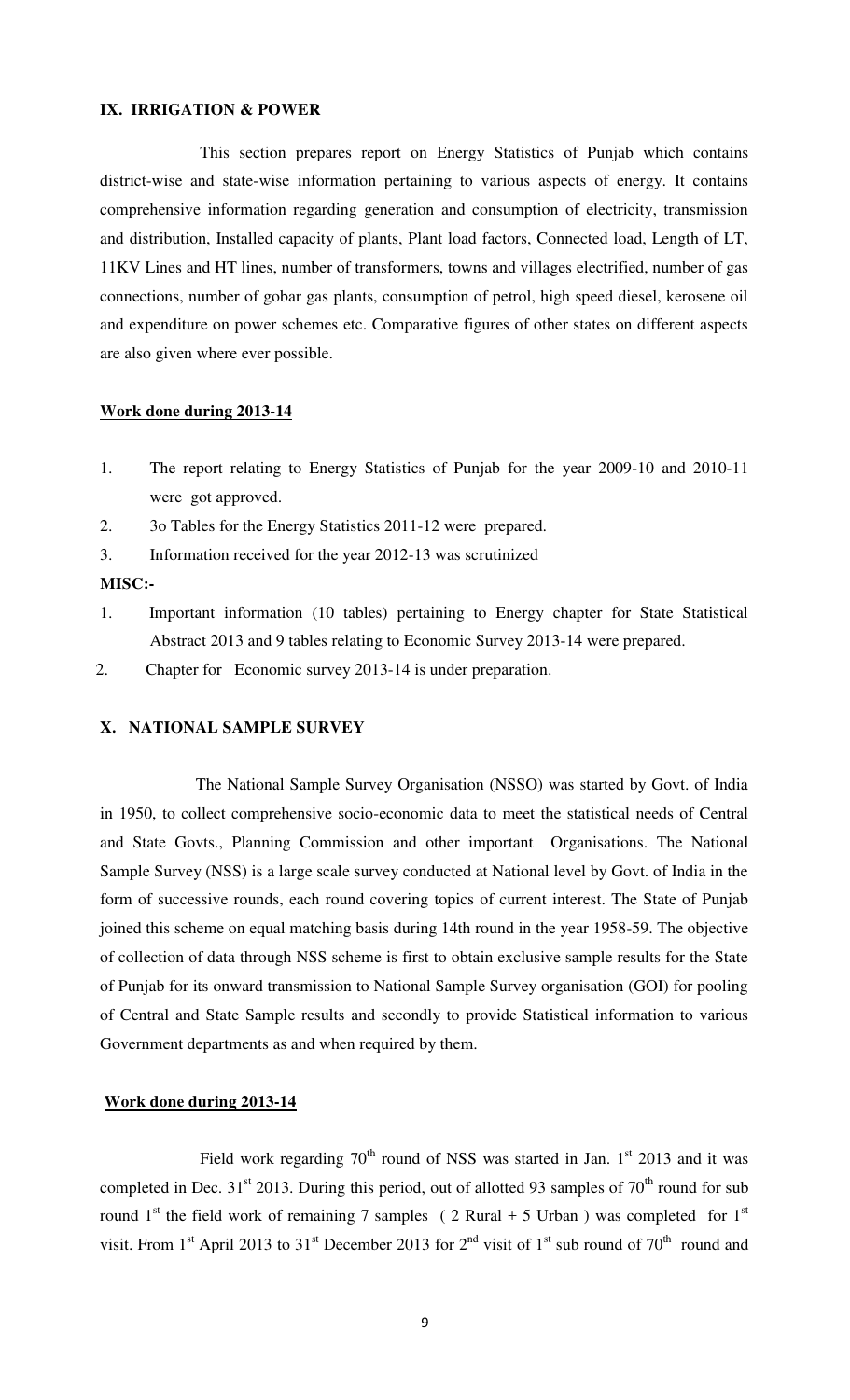for 1<sup>st</sup> visit of 2<sup>nd</sup> sub round the field work of total 93 samples (47 Rural + 46 Urban) was completed and total 2243 schedules were filled.

From January 1st, 2014 to March 31st, 2014 for  $71<sup>st</sup> NSS$  round's  $1<sup>st</sup>$  sub round the field work for 96 samples (48 Rural + 48 Urban ) was completed and 1248 schedules were filled.

1. Four workshops conducted by NSSO (GOI) were attended as below :

i) All India Training Workshop for 71<sup>st</sup> NSS at Hotel, J W Marriot, Chandigarh from 23-9-2013 to 24-9-2013.

- ii) A regional level training at Hotel Crown, Phase -11, Ajitgarh from 26-12- 2013 to 28-12-2013.
- iii) Regional Review Training Camp at Jalandhar for  $71<sup>st</sup>$  round on 7-2-2014.
- iv) Regional Review Training Camp at Mohali for  $71<sup>st</sup>$  round on 13-2-2014.

#### **Joint Inspections**

 Joint Inspections was done by the officers of regional office of NSSO along with the officers of DES Punjab for  $2<sup>nd</sup>$  sub round of NSS 70<sup>th</sup> Round for state sample 30321 at village Daon and urban sample number 20238 at Kharar . On 28-1-2014 joint sample survey was conducted for NSS 71<sup>st</sup> round 1<sup>st</sup> sub round at village Dholan Majra.

#### **XI. TABULATION**

 Tabulation section tabulates the collected data through various rounds by National Sample Survey Section. Processing and tabulation of data is prepared with the procedure and tabulation plan supplied by the National Sample Survey Organisation (NSSO) Govt. of India, New Delhi.

#### **Work done during 2013-14**

- 1. Data entry of 35 samples of 70th round of NSS.
- 2. Data entry and validation of 180 samples of 69th round completed.
- 3 Data entry and validation of 75 samples of 68th round of NSS.
- 4. A report of consumer Expenditure was prepared for NSS  $66<sup>th</sup>$  round.
- 5. A Training workshop regarding data entry for  $71<sup>st</sup>$  round was attended by Director, Dy Director and 2 other officials at New Delhi.

#### **XII. ART**

 Main function of the section is to prepare titles, graphical charts/pictogrammes, maps and other visual aids for various publications/reports/folders and brochures of Economic & Statistical Organisation, Punjab.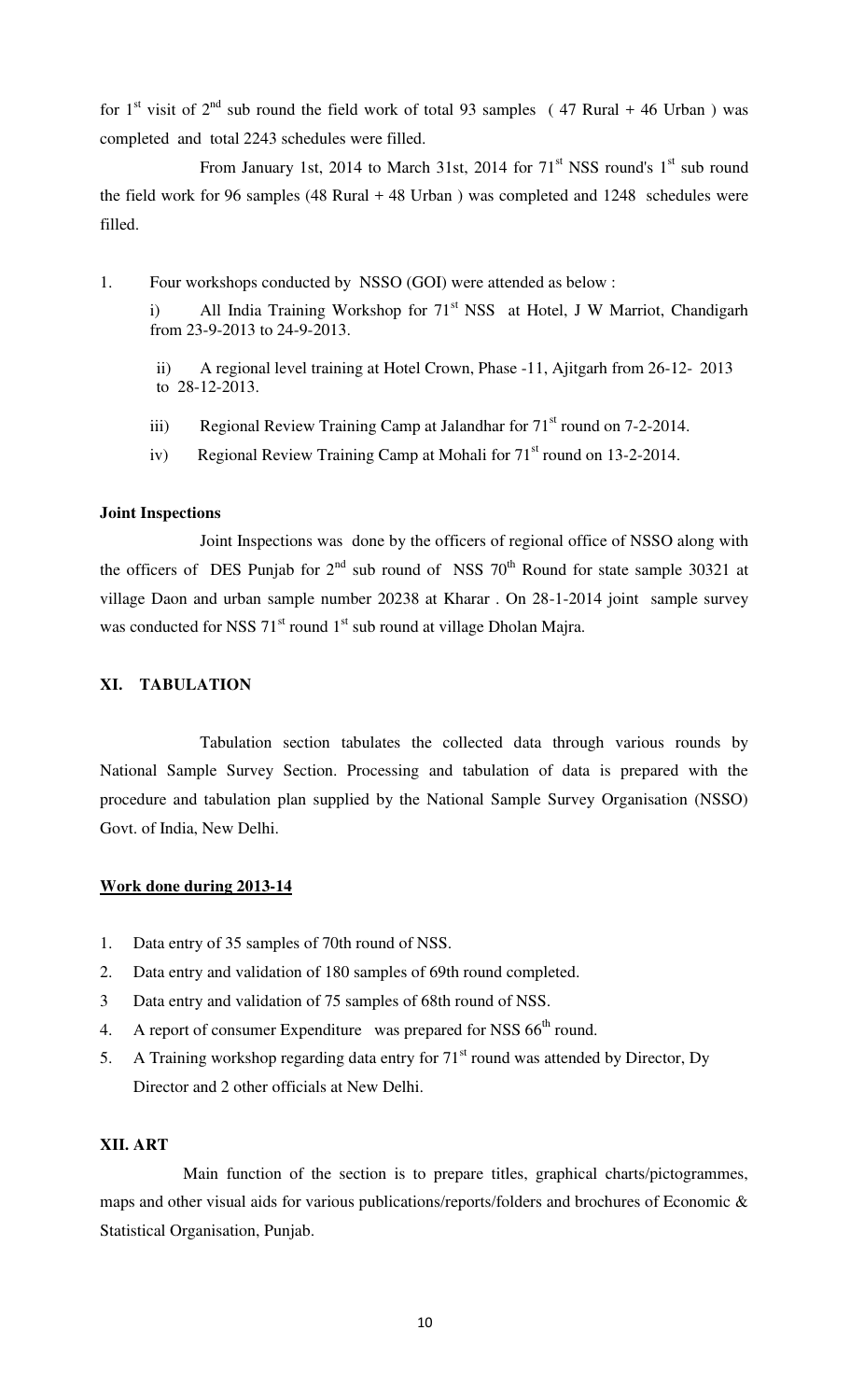#### **Work done during 2013-14**

 During the year 2013-14, this section remained engaged in preparation of geographical maps/ charts/pictograms and other visual aids for E.S.O. Punjab for the following publications, folders and brochures etc.

- 1. Statistical Atlas of Punjab 2012.
- 2. Multi-coloured displaying charts.

 Three coloured Titles designed for the Publication of Statistical Atlas and 23 multi coloured displaying charts were prepared as required by officers.

 This section also supervised the art work relating to time bound publications of the department in Printing Press, U.T. Chandigarh and Punjab Govt. Press, Mohali to ensure their accuracy according to the approved design.

#### **XIII. ECONOMIC CENSUS**

 The Sixth Economic Census 2012-13 was conducted by Central Statistical Organisation, Ministry of Statistics & Programme Implementation, Govt. of India throughout the country including Punjab. This is a 100% centrally sponsored scheme. Economic & Statistical Organisation Punjab, Dept. of Planning is the nodal agency for the implementation of scheme in the state.

- 1. Field work of Economic Census has been completed in the State.
- 2. Resurvey of 6th economic census has been conducted in all the districts due to some discrepancies found in results & District Statistical Offices were instructed to send revised Quick Results. Regional Officers were instructed to check the revised Quick Results & later on, send to CSO, New Delhi.
- 3. Scrutiny & NIC coding of Schedules of  $6<sup>th</sup>$  Economic Census has been accomplished in all the districts.
- 4. Data entry software training for Schedules  $6<sup>th</sup>$  B &  $6<sup>th</sup>$  C has been imparted to Officials of ESO (HQ), Punjab at CSO, MOSPI, New Delhi & later on, same has been provided to officials of all the districts of State.
- 5. Schedule 6A scanned at district level and checked by officers/ officials of Head Quarter at Chandigarh.
- 6. Honorarium for field work done by Enumerators and Supervisors, Charge Officers and Master Trainers have been sent through RTGS to the concerned District Statistical Officers for the onward payment to them. .
- 7. Schedule 6A of 6th economic census have been lifted by CSO from 12 Districts for scanning purpose in Faridabad.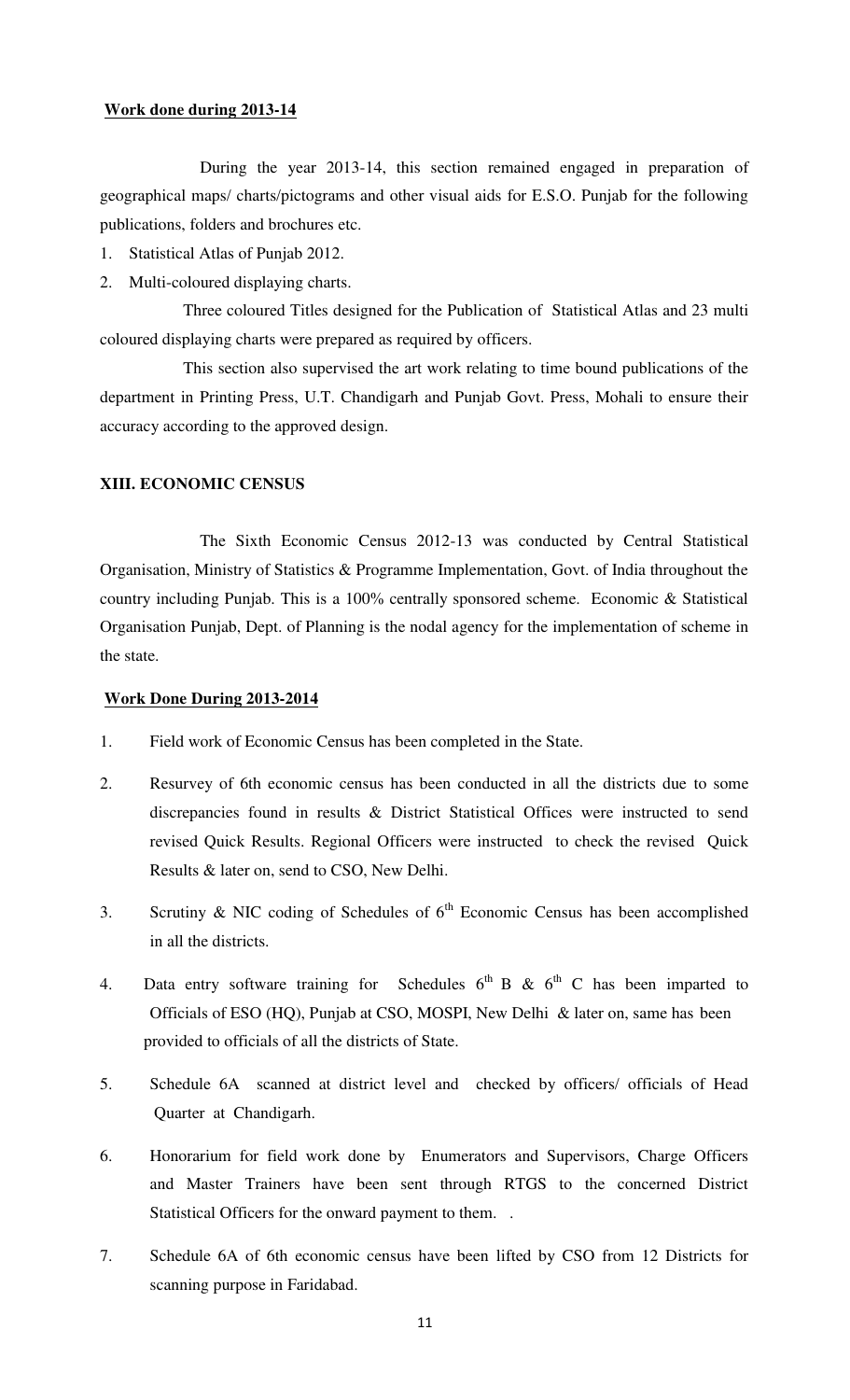- 8. Data Entry of Schedule 6 B has been completed in 18 districts and for schedule 6 C has been completed in 13 districts.
- 9. Number of Enumeration Blocks (EBs) in Inventory list sent by districts got compared with the master directory of EBs sent by CSO and after checking the whole list of all the districts has been sent to CSO, New Delhi for scanning purpose.
- 10. Scanning of Schedules of 11 districts has been completed at scanning centre Faridabad. Discrepancies in scanning are being removed. Concerned districts authority have been informed to remove the discrepancies.

#### **XIV. TWENTY POINT PROGRAMME**

 Twenty point Programme became operational with effect from 1st April, 2007.This programme is meant to give a thrust to schemes relating to poverty alleviation, employment generation in rural areas, housing, education, family welfare and health, protection of environment and many other schemes having an impact on the quality of life, especially in the rural areas. Under this programme 65 items are monitored annually, out of these 20 items are monitored on monthly basis.

 Information in respect of physical/financial performance of schemes run by the different departments in the State is being collected and after doing thorough scrutiny the same is being sent to Ministry of Statistics and Programme Implementation (GOI) every month. The financial and physical information prepared for TPP-06 is also placed on the department's Website. For the effective implementation of this programme, state level, district level and Block level monitoring committees have already been constituted.

- 1. Monthly progress reports for the year 2013-14 were collected from different departments, scrutinized and sent the same to Ministry of Statistics and Programme Implementation (MOSPI) Govt. of India.
- 2. The Financial, Physical and monthly progress report regarding TPP-06 for the year 2013-14 ( April to Dec. 2013) was prepared and placed on department's website.
- 3. MPR for the schemes implemented by various departments in the state for the year 2013-14 (April-February) was also placed on department's website.
- 4. A Review Meeting for TPP-2006 was organised under the chairmanship of Economic Adviser with different concerned departments of the state in which schemes with poor performance were discussed and concerned were instructed for the proper implementation of these schemes in future.
- 5. As per latest guidelines issued by MOSPI ( GOI) for monitoring the schemes covered under 20-point programme, process to reconstitute State level, Distt. Level and Block level monitoring committees was initiated.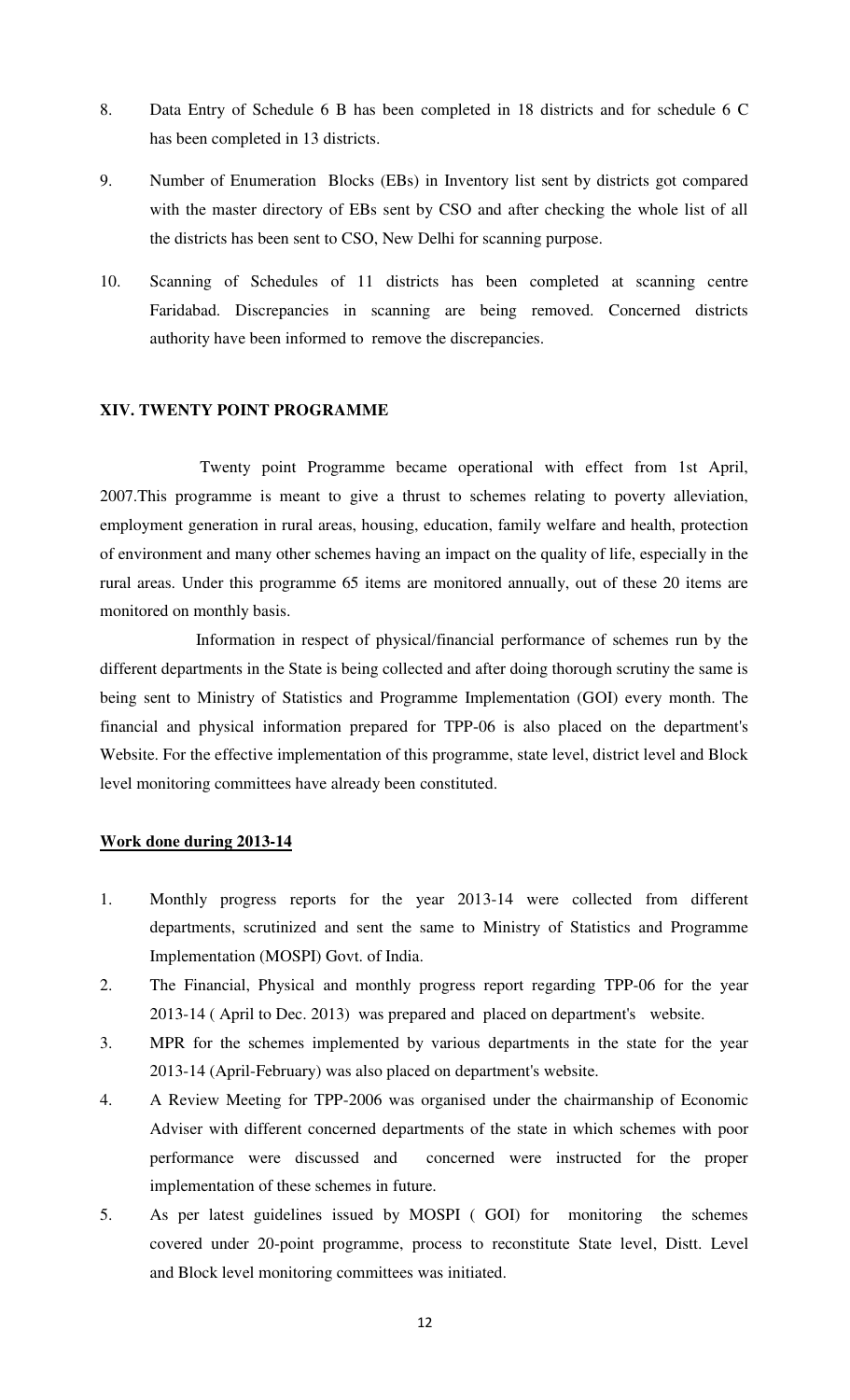- 6. For review meeting under the chairmanship of Hon'ble Chief Secretary, the progress report of various schemes of TPP-2006, for the year 2013-14 was prepared.
- 7. For Annual review meting to be conducted by MOSPI (GOI) a statement containing Financial/ Physical progress for the year 2012-13 and April-December 2013-14 was prepared.

### **XV. MEMBER OF PARLIAMENT LOCAL AREA DEVELOPMENT SCHEME (MPLADS)**

 Under this scheme, funds to the tune of Rs. 5.00 crores are allocated to Member of Parliament every year, which are released on the basis of recommendations made by the MPs and are spent on development works carried under the supervision of Deputy Commissioner in their respective areas at district level. Economic & Statistical Organisation, Punjab (E.S.O.) is performing the duty as a Nodal Department under this scheme and maintaining liaison with the Deputy Commissioners at the District level and Ministry of Statistics & Programme Implementation, Govt. of India.

#### **Work done during 2013-14**

#### **1. Release of Installments**

 Total 43 installments (28 for Lok Sabha and 15 for Rajya Sabha) amounting Rs. 104.50 Crore were got released from Govt. of India for Honourable 13 Lok Sabha and 7 Rajya Sabha members.

#### **2. Monthly Progress Report**

 Monthly Progress Reports showing Financial and Physical Progress of the schemes were collected from all Nodal Districts and after compilation, reports were uploaded on the website.

#### **3. MPLADS Work of Software**

As on 31.3.2014, 95.49% work have been uploaded.

#### **4. Meetings**

 (i) Agenda was prepared for the meeting of MPLADS held on 10-8-2013 under the chairmanship of Principal Secretary Finance at Punjab Bhawan, Chandigarh.

 (ii) Para-wise reply of Agenda Notes were prepared for the Review meeting of MPLADS held on 20-11-2013 at Vigyan Bhawan, New Delhi.

(iii) Three Review meetings on MPLAD Schemes were held from which one meeting was held under the chairmanship of Secretary planning and two meetings under the chairmanship of Economic Adviser, Govt. of Punjab at Chandigarh in which Deputy Economic and Statistical Adviser of all districts participated. The agenda was prepared for all three meetings.

#### **5. C&AG performance Audit Report 2013-14:-**

 Reply for CAG pending paras, was sent to MOSPI(GOI) New Delhi by Dy. Economic and Statistical Adviser Faridkot and SBS Nagar through Divisional Commissioner of these respective districts.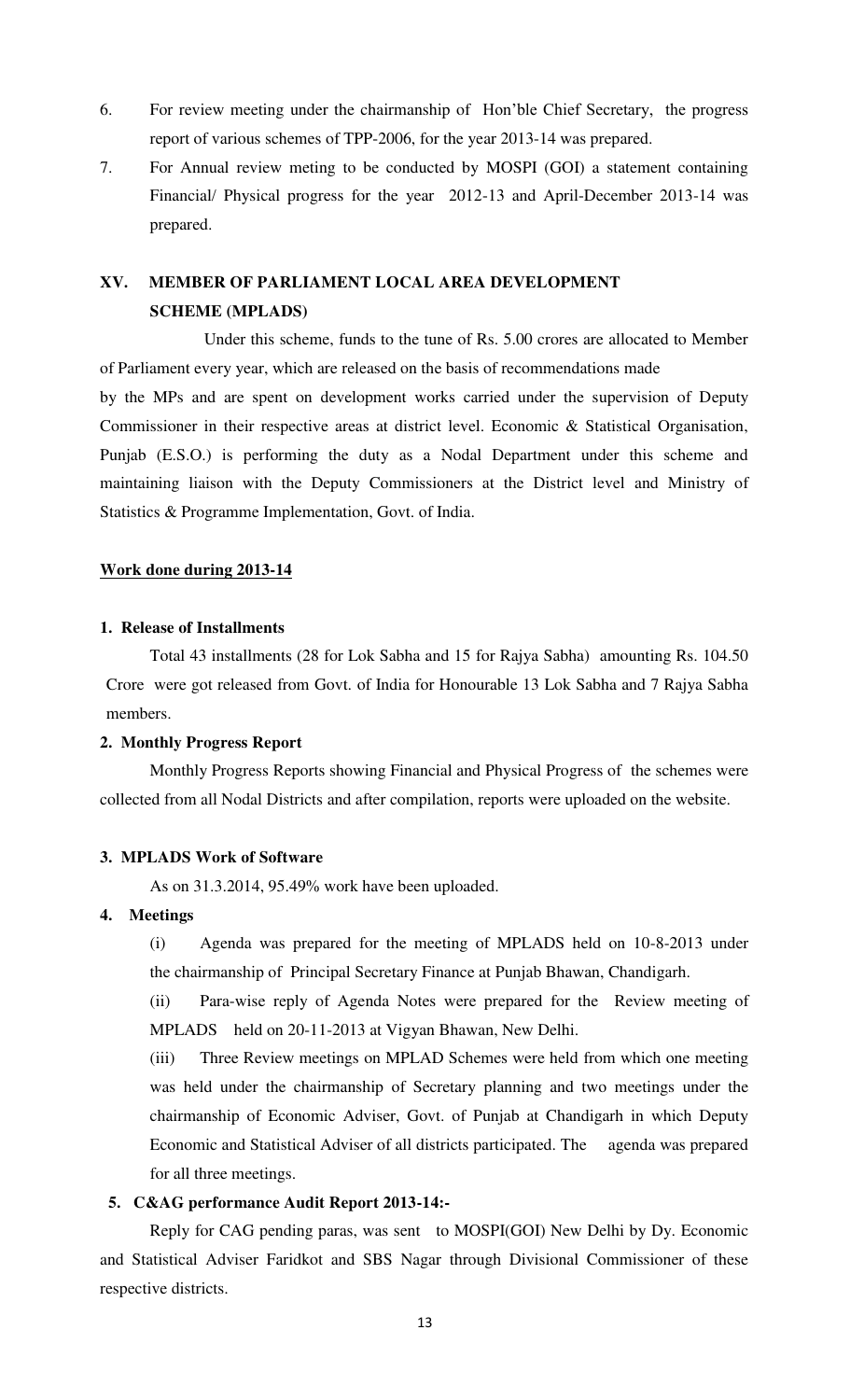#### **6. MPLADS Training**

 All Deputy Economic & Statistical Advisers at Districts level holding charge of MPLADS work were trained for working of MPLADS on 31-5-2013 in which Sh. Tappan Mitra, Deputy Secretary , GOI (MOSPI) participated as GOI representative to impart training.

#### **XVI. Other Works**

#### 1. **India Statistical Strengthening Project**

 This project has been launched as a centrally sponsored scheme by govt. of India as a follow up of recommendations of Rangarajan Commission report-2001. The main objective of this project is to strengthen the State Statistical System. Under this Project a Letter of Participation (LOP) has been signed by the State Government with Ministry of Statistics and Programme Implementation (MOSPI), Govt. of India to implement the project in State. As per the LOP the States will, inter-alia, prepare "State Strategic Statistical Plan (SSSP)" on the basis of which Govt of India (GOI) will provide grant to states for reforming of the State Statistical System .

#### **Work done during the year 2013-14**

 Under ISSP Project "State Strategic Statistical Plan (SSSP)" was prepared and submitted to GOI on 2-3-2012 for approval and further necessary action. During 2013-14 Government of Punjab followed up with MOSPI GOI w.r.t. approval of SSSP submitted by Government of Punjab .

#### **2. 13th Finance Commission Grant**

 13th Finance Commission has recommended Grant of Rs. 20.00 crore to improve Statistical System at state and district levels. Under this grant following 5 milestones are fixed to be achieved during grant period 2010-15.

- i. Preparation and maintenance of Business Register.
- ii. Providing network connectivity among Districts and State headquarter.
- iii. Preparation of accounts of Local Bodies.
- iv. Collection of Farm activity data.
- v. Pooling of the Centre and State Sample Survey data.

#### **Work done during the year 2013-14**

Under 13<sup>th</sup> Finance Commission, during 2013-14, Rs 8.00 crore was received in Ist two instalments. Out of this amount of Rs. 527.86 Lac was utilised upto 31.3.2014, out of which Rs. 313.36 Lac was utilized during 2013-14. Prescribed milestone was also achieved during the year.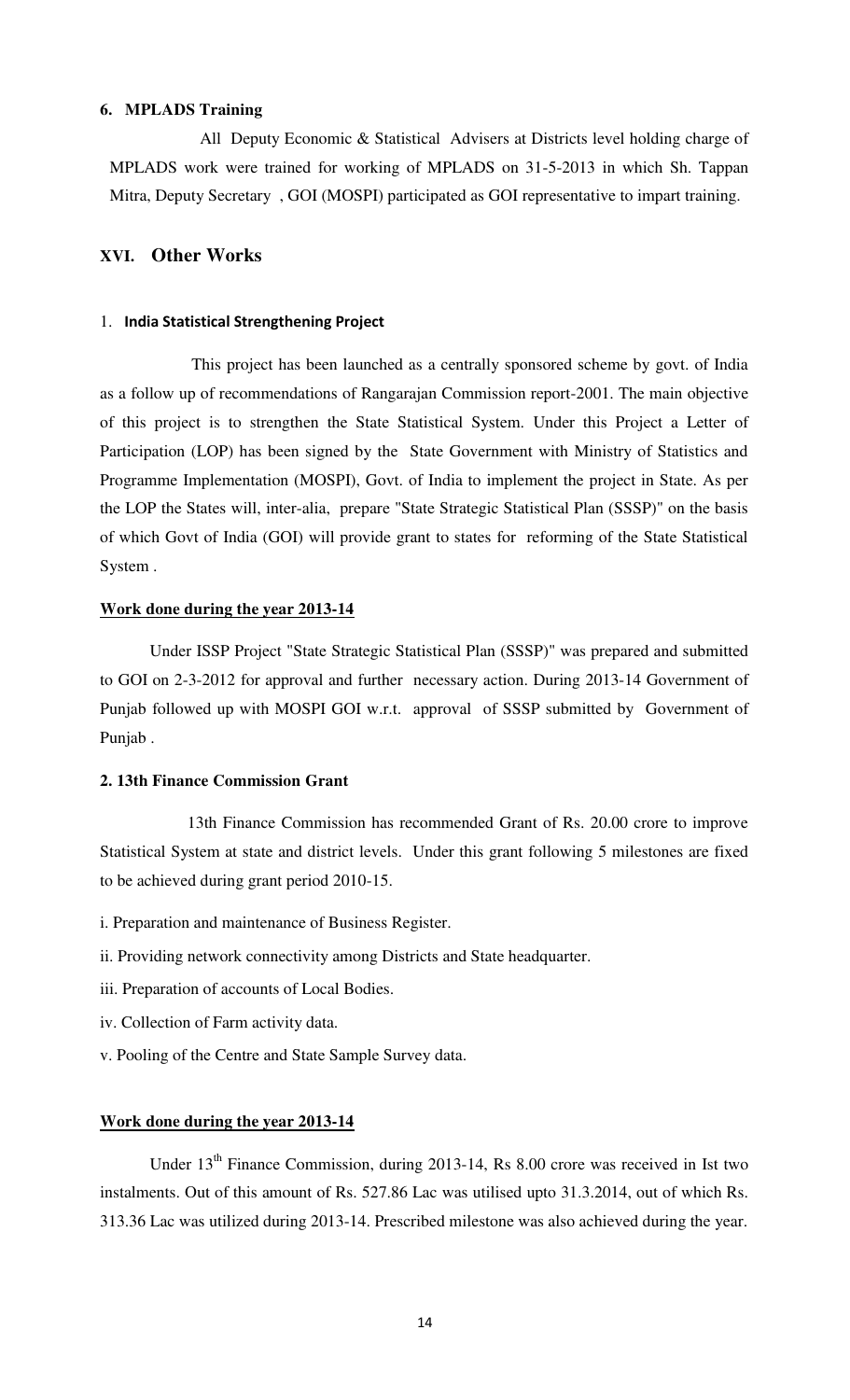#### **3. The Collection of Statistics Act, 2008**

 This act has been enacted from 6th June, 2010 by Govt. of India to improve the credibility and timeliness of official statistics. Prior to this act, there were few acts such as Labour Act, Birth and Death Registration Act, Census Act etc. under which specific statistics were collected and these acts did not cover all types of statistics. The Collection of Statistics Act, 2008 covers all type of statistics. Govt. of Punjab vide notification No-17255 dated 14.10. 2011 has designated Economic Adviser, Govt. of Punjab as a Nodal Officer for exercising powers and performing duties under this act.

#### **Work done during the year 2013-14**

 The required information regarding the collection of statistics act, 2008 has been prepared and sent to MOSPI, GOI.

#### **4. National Statistical Commission**

 The GOI is under process to establish a statutory National Statistical Commission (NSC) to strengthen the official statistical system and to promote public confidence and independence of official statistics. As an interim measure, GOI has already constituted a National Statistical Commission (NSC) on the basis of Govt. resolution. This Commission releases its annual report wherein the recommendations relating to States/UTs are circulated to States/UTs on which comments are sought.

#### **Work done during the year 2013-14**

 The required information regarding National Statistical Commission has been prepared and sent to MOSPI, GOI.

### **DISTRICT STATISTICAL OFFICES**

 The Work of each District Statistical Office is supervised by the Deputy Economic & Statistical Adviser. These offices help in collection and compilation of primary and secondary data and co-ordinate the statistical activities of various departments at the district level. Deputy Economic & Statistical Adviser-cum-Joint Secretary plays an important role in Distt. planning and provides secretariat services to Deputy Commissioners-cum-secretaries of the District Planning Committees. DESA's are fully involved in the formulation, implementation and monitoring of the district level plan schemes.

 Being Nodal Agency for Member of Parliament Local Area Development Scheme (MPLADS) in the state at state and district level, each statistical office is responsible for supervision and coordination of the scheme. It maintains liaison with the Deputy Commissioners in the state.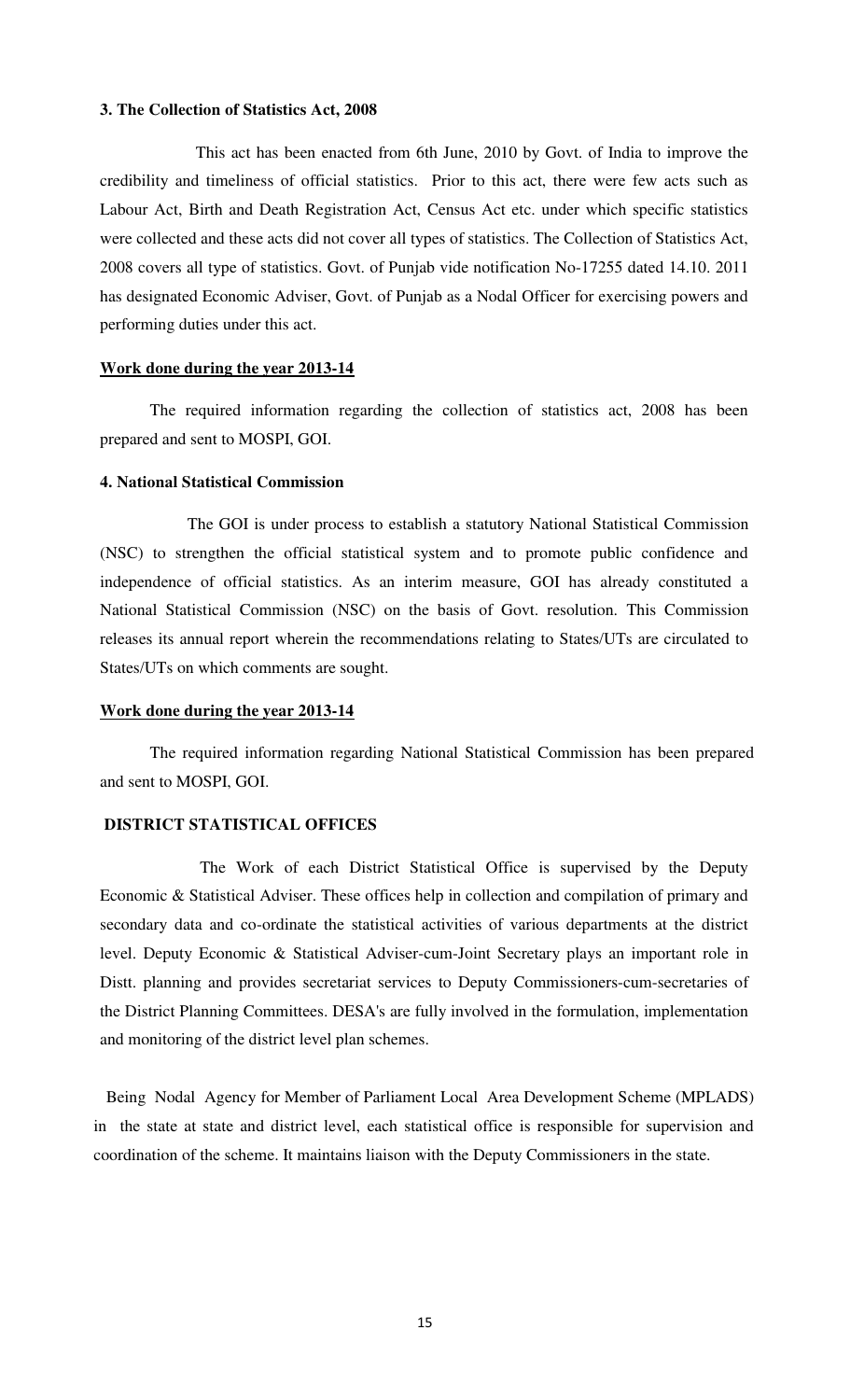### **List of Publications/Reports prepared during 2013-14**

- 1. Statistical Atlas of Punjab 2012.
- 2. Punjab at a Glance-district wise for the year 2012.
- 3. Village Directories for the year 2011-12.
- 4. Critical Economic Indicators Punjab V/S India 2010-11.
- 5. Economic & Functional Classification of Municipal Budget Punjab for the year 2011-12.
- 6. State Finances: A comparison 2011-12.
- 7. Economic and Purpose classification of Punjab Govt. Budget 2012-13.
- 8. Census of Punjab Govt. & Semi Govt. Employees as on 31.3.2013.
- 9. Municipal Year Book 2010-11.
- 10. Energy Statistics of Punjab 2009-10 & 2010-11.
- 11. District Domestic Product of Punjab (2009-10 and 2010-11).
- 12. State Domestic Product of Punjab Backseries (1970-71 to 2003-04).
- 13. Report on disaggregated estimates of Punjab GSDP (2004-05 to 2010-11).
- 14. District wise Major crops in Punjab June, 2010 to May, 2011.
- 15. Gender Statistics of Punjab 2012.
- 16. Basic Statistics for Local Development 2<sup>nd</sup> phase Rural Area.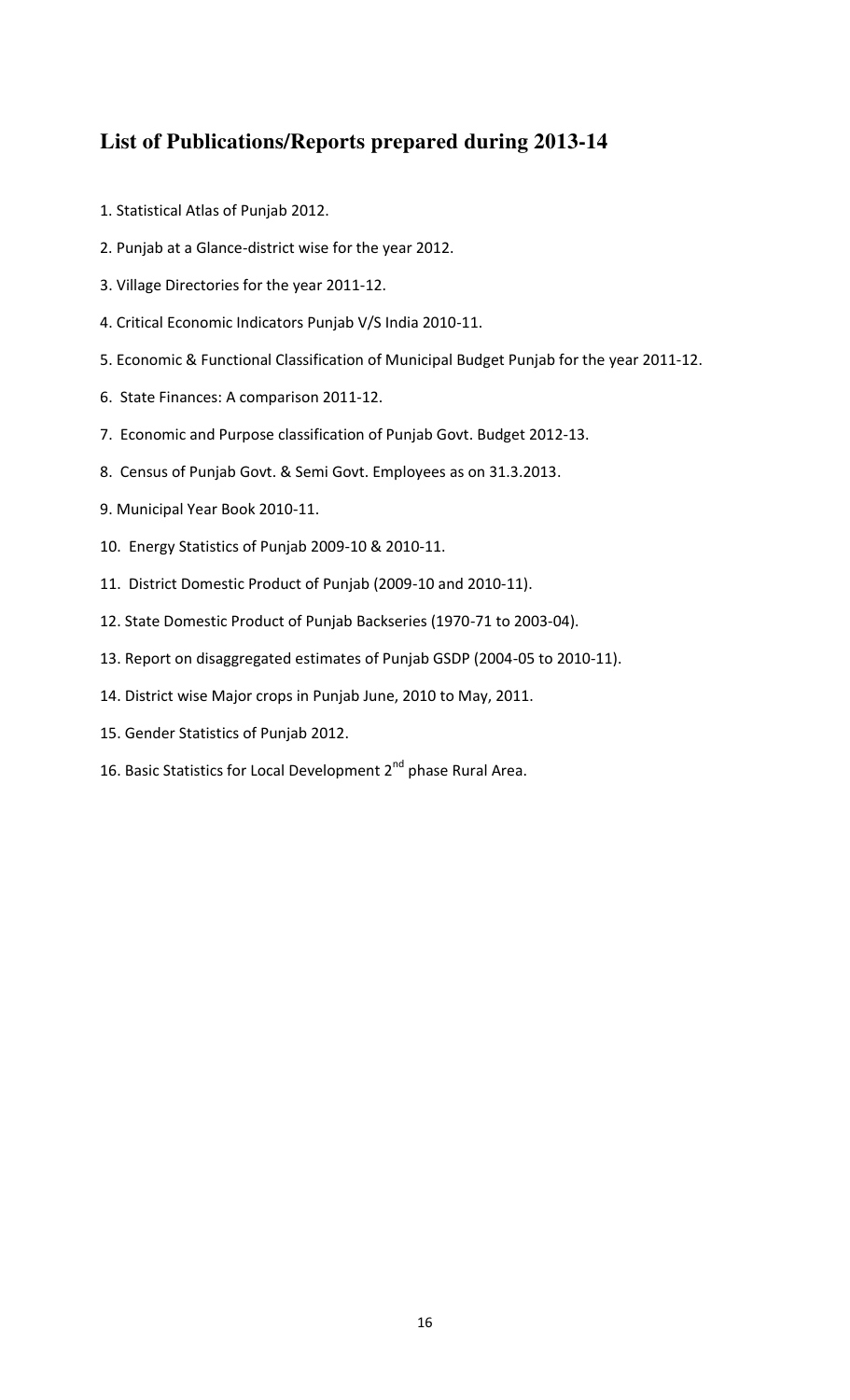## **Staff Strength**

### I. S**anctioned strength of the staff (As on 31.3.2014)**

| Category of staff | 2011-12 | 2012-13 | 2013-14          |
|-------------------|---------|---------|------------------|
|                   | 2       | 3       | $\boldsymbol{4}$ |
| Group-A           | 80      | 93      | 94               |
| Group-B           | 260     | 246     | 251              |
| Group-C           | 371     | 378     | 380              |
| Group-D           | 104     | 102     | 104              |
| <b>Total</b>      | 815     | 819     | 829              |

### II. T**otal Filled Posts and SC**/**BC Employees**

| of<br>Category | filled<br><b>Total</b> | <b>SC</b> | <b>BC</b>               | Percentage |           |
|----------------|------------------------|-----------|-------------------------|------------|-----------|
| staff          | posts                  | employees | <b>Employees</b>        | <b>SC</b>  | <b>BC</b> |
|                | $\mathbf{2}$           | 3         | $\overline{\mathbf{4}}$ | 5          | 6         |
| Group-A        | 41                     | 13        | $\overline{0}$          | 31.71      |           |
| Group-B        | 84                     | 24        | 8                       | 28.57      | 9.52      |
| Group-C        | 177                    | 32        | 16                      | 18.08      | 9.04      |
| Group-D        | 59                     | 27        | 5                       | 45.76      | 8.47      |
| <b>Total</b>   | 361                    | 96        | 29                      | 26.59      | 8.03      |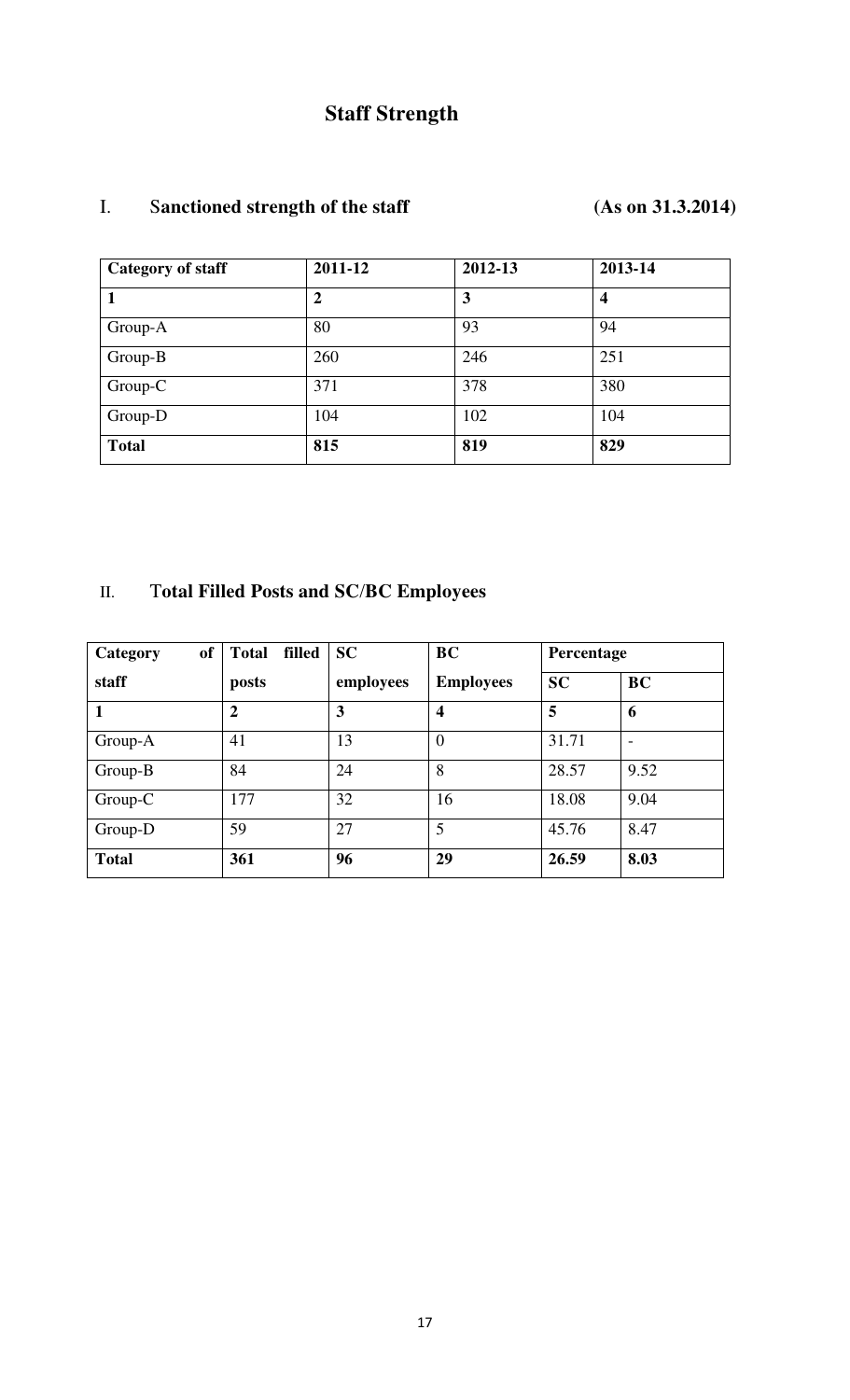|                                        | <b>Sanctioned posts</b> |                          | <b>Filled</b>  | <b>Vacant</b>  |                          |
|----------------------------------------|-------------------------|--------------------------|----------------|----------------|--------------------------|
| <b>Name of the Post</b>                |                         |                          | <b>Posts</b>   | posts          |                          |
|                                        | H.Q                     | Distt. Level             | <b>Total</b>   |                |                          |
| 1                                      | $\boldsymbol{2}$        | 3                        | $\overline{4}$ | 5              | 6                        |
| <b>Group-A Posts</b>                   |                         |                          |                |                |                          |
| i. Economic Adviser                    | $\mathbf{1}$            | $\overline{a}$           | $\mathbf{1}$   | $\mathbf{1}$   | $\overline{\phantom{a}}$ |
| ii. Directors                          | $\overline{2}$          | $\overline{\phantom{a}}$ | $\overline{2}$ | $\overline{2}$ | $\overline{\phantom{a}}$ |
| iii. Joint Directors                   | $\overline{3}$          |                          | 3              | 3              |                          |
| Statistical<br>iv.Dy. Economic<br>$\&$ | $\overline{5}$          | 22                       | 27             | 15             | 12                       |
| Adviser                                |                         |                          |                |                |                          |
| v. Research Officer                    | 22                      | 22                       | 44             | 15             | 29                       |
| vi. Superintendent Grade-I             | $\mathbf{1}$            |                          | $\mathbf{1}$   |                | $\mathbf{1}$             |
| vii. District Statistical Officers     | $\overline{a}$          | 16                       | 16             | 5              | 11                       |
| Sub-total Group-A (i to vii)           | 34                      | 60                       | 94             | 41             | 53                       |
| <b>Group-B posts</b>                   |                         |                          |                |                |                          |
| i. Assistant<br>Research Officers      | 58                      | 63                       | 121            | 9              | 112                      |
| ii Senior Artist                       | $\mathbf{1}$            |                          | $\mathbf{1}$   |                | $\mathbf{1}$             |
| iii. Draftsman                         | $\overline{2}$          | $\overline{a}$           | $\overline{2}$ | $\overline{2}$ | $\overline{a}$           |
| iv.Supdt.Grade-II                      | $\overline{2}$          | $\overline{\phantom{0}}$ | $\overline{2}$ | $\overline{2}$ | $\overline{\phantom{0}}$ |
| v.Statistical Assistant                | 33                      | 61                       | 94             | 45             | 49                       |
| vi.Senior.Astt.                        | 13                      | 14                       | 27             | 23             | $\overline{4}$           |
| vii.Senior Scale Stenographer          | $\overline{4}$          |                          | $\overline{4}$ | $\overline{3}$ | $\mathbf{1}$             |
| Sub Total Group-B posts (i to vii)     | 113                     | 138                      | 251            | 84             | 167                      |
| <b>Group-C posts</b>                   |                         |                          |                |                |                          |
| i. Librarian                           | $\mathbf{1}$            | $\frac{1}{2}$            | $\mathbf{1}$   | $\overline{a}$ | $\mathbf{1}$             |
| ii. Junior Draftsman                   | $\mathbf{1}$            | $\overline{\phantom{0}}$ | $\mathbf{1}$   | $\overline{a}$ | $\mathbf{1}$             |
| iii. Junior Scale Stenographers        | 11                      | $\overline{\phantom{0}}$ | 11             | 5              | 6                        |
| iv. Steno-Typist                       | 23                      | 31                       | 54             | 12             | 42                       |
| v. Junior Assistant/Clerk              | 16                      | 49                       | 65             | 49             | 16                       |
| vi. Investigator                       | 54                      | 152                      | 206            | 93             | 113                      |
| vii. Data Entry Operator               | $\overline{a}$          | 31                       | 31             | 12             | 19                       |
| viii. Driver                           | 3                       | 7                        | 10             | 6              | $\overline{4}$           |
| ix. Book Binder                        | $\mathbf{1}$            |                          | 1              |                |                          |
| Sub-total Group-C (i to ix)            | 110                     | 270                      | 380            | 177            | 203                      |
| <b>Group-D</b> posts                   |                         |                          |                |                |                          |
| $i)$ G.O.                              | $\mathbf{1}$            | $\overline{\phantom{a}}$ | $\mathbf{1}$   | $\mathbf{1}$   | $\overline{\phantom{a}}$ |
| ii) Head Peon                          | $\mathbf{1}$            | $\overline{\phantom{a}}$ | $\mathbf{1}$   | $\overline{a}$ | $\mathbf{1}$             |
| iii) Daftri                            | $\mathbf{1}$            |                          | $\mathbf{1}$   | $\mathbf{1}$   |                          |
| iv)Peon/Sweeper-cum-Chowkidar          | 43                      | 58                       | 101            | 57             | 44                       |
| Sub-total Group-D (i to iv)            | 46                      | 58                       | 104            | 59             | 45                       |
| <b>Grand Total</b>                     | 303                     | 526                      | 829            | 361            | 468                      |
| $(Group A+B+C+D)$                      |                         |                          |                | (44%)          | $(56\%)$                 |

### **Postwise Staff in Position as on 31-3-2014**

Note : 9 posts of DFREI are excluded in the total posts